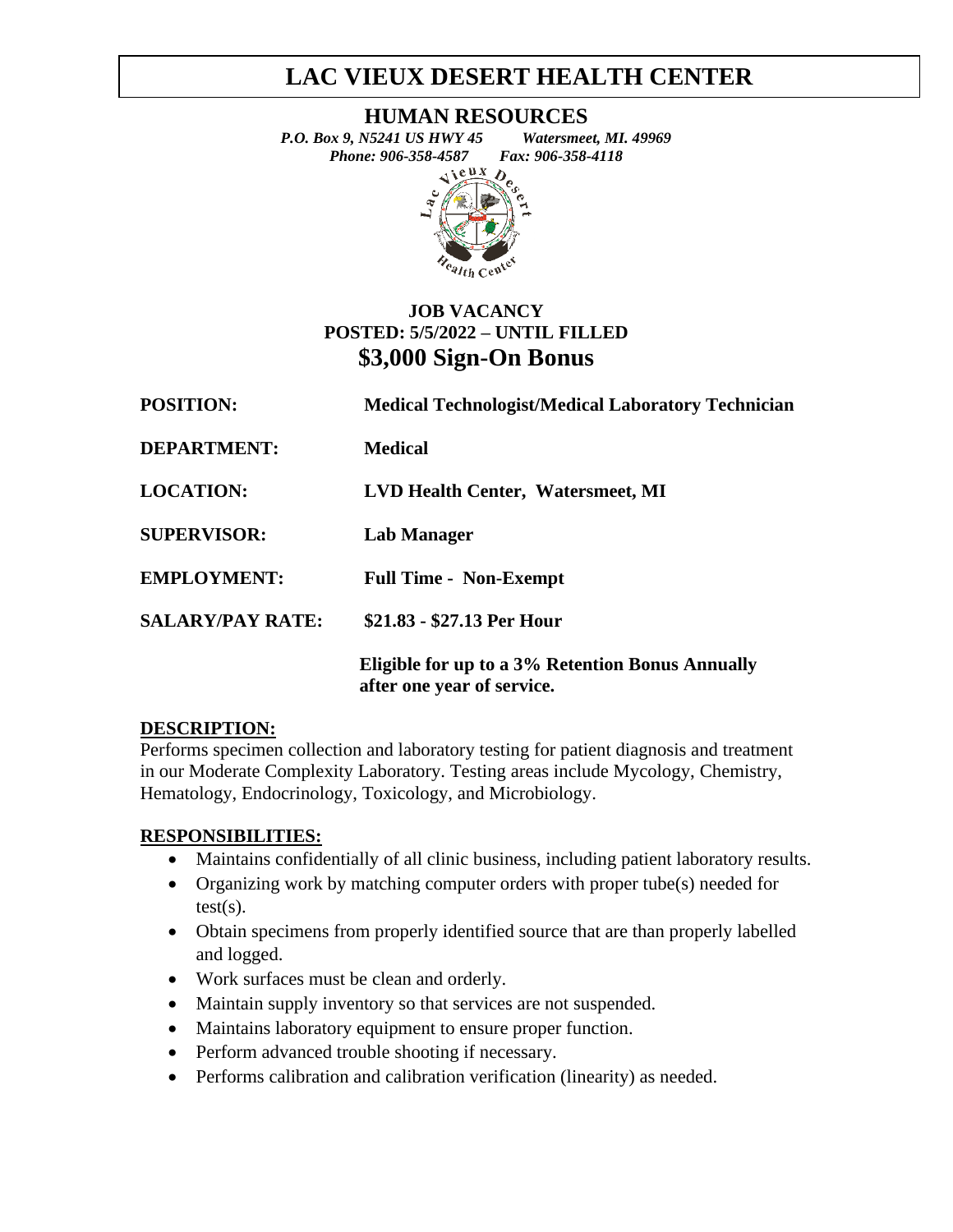- Verifies acceptable quality control results. Interprets Quality Control results following Westgard rules and acts to resolve out of range values. Documents and maintains QC records
- Participates in laboratory protocols to maintain readiness for inspection by our certifying agency (COLA). This enables our CLIA certificate.
- Performs proficiency testing. Works up failures identifying the root cause. Implements process change so that failure does not recur.
- Identifies critically abnormal patient test results and alerts appropriate Medical Staff. Documents Critical Lab results notifications.
- Contributes to a safe and secure work environment for patients, visitors, and staff.
- Follows all standard precautions and infection control policies and procedures.
- Follows established standards and procedures. Complies with legal regulations.
- Any new tasks that may be assigned.
- Enhances laboratory services through ownership
- Serves as a technical resource to other staff.
- Maintains certification credentials, with CME as required.

# **MEDICAL TECHNOLOGIST/TECHNICIAN SKILLS**

- Proficiency in phlebotomy is essential. Must be comfortable with all age groups. Make every effort to ensure the Client experience has been positive.
- Possess critical thinking skills to correlate lab results across different laboratory specialties, resolving discrepancies if needed.
- Has a fundamental knowledge base of Quality Control including reviewing data and trouble shooting out of control parameters?
- Basic computer knowledge. Electronic Health Record (EHR) and Lab Information Systems (LIS) experience.
- Microscope skills. Identification of both normal and abnormal blood cells, urine sediment, vaginal swabs, and skin scraping identification.
- Ability to do advanced trouble shooting over the phone with tech support when instrumentation does not perform as expected.
- Ability to teach and train new staff including other Technologists, Phlebotomists, Nurses, and Students if need be.

# **MINIMUM QUALIFICATIONS:**

- Bachelor's Degree/Associate's Degree
- Certificate from American Society of Clinical Pathologists (ASCP), American Society of Medical Technology (ASMT), or Health and Human Services(HHS)
- CPR Certification
- Previous experience with Electronic Medical Record, a plus.
- Interest and desire to work with a Native American Community.

# **WORKING CONDITIONS:**

Must be able to manage varying volumes of patients, tests in a fast-paced clinic. However, in all cases the work is very detailed. Must have good documentation skills, be